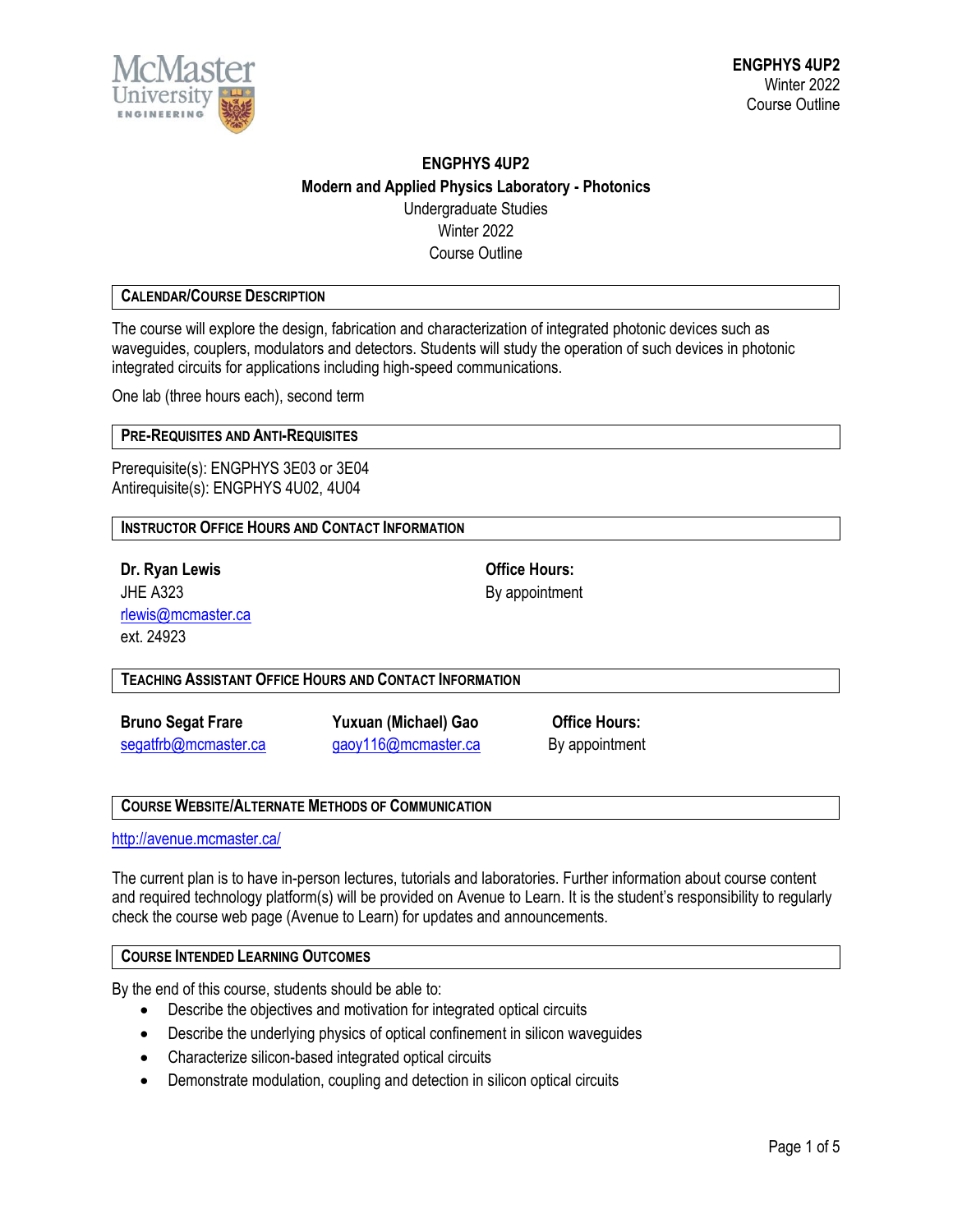

# **MATERIALS AND FEES**

# **Required Texts:**

None, all notes will be provided **Recommended Additional Texts:** None **Other Materials:** The student must provide a laboratory notebook MATLAB and RSoft Photonic Device Tools

# **COURSE FORMAT AND EXPECTATIONS**

The course is organized as follows:

- 2 introductory lectures (time to be determined)
- 4 laboratory sessions

Specific details about the course format and expectations will be provided in the first lecture.

# **COURSE SCHEDULE**

| Date/Week | Topic                                                               | Readings                                            |
|-----------|---------------------------------------------------------------------|-----------------------------------------------------|
|           | Course introduction                                                 | All readings provided by<br>course instructor or TA |
|           | Preliminary lectures describing optical circuits                    |                                                     |
| 3         | Tutorial on RSoft photonic design software                          |                                                     |
| 4-5       | Lab 1: Exploration of the optical characterization system           |                                                     |
| 6         | Midterm recess                                                      |                                                     |
| 7-8       | Lab 2: Silicon waveguides and the micro-ring resonator              |                                                     |
| $9 - 10$  | Lab 3: Switching and optical modulation in silicon optical circuits |                                                     |
| $11 - 12$ | Lab 4: Light emission and detection in silicon optical circuits     |                                                     |

#### **ASSESSMENT**

| Component<br>$\sim$       | Weight |
|---------------------------|--------|
| $\overline{\text{Lab 1}}$ | 25%    |
| Lab 2                     | 25%    |
| Lab <sub>3</sub>          | 25%    |
| Lab 4                     | 25%    |
| Total                     | 100%   |

#### **ACCREDITATION LEARNING OUTCOMES**

For more information on Accreditation, please visit: [https://www.engineerscanada.ca](https://www.engineerscanada.ca/)

#### **EQUITY, DIVERSITY, AND INCLUSION**

Every registered student belongs in this course. Diversity of backgrounds and experiences is expected and welcome. You can expect your Instructor to be respectful of this diversity in all aspects of the course, and the same is expected of you.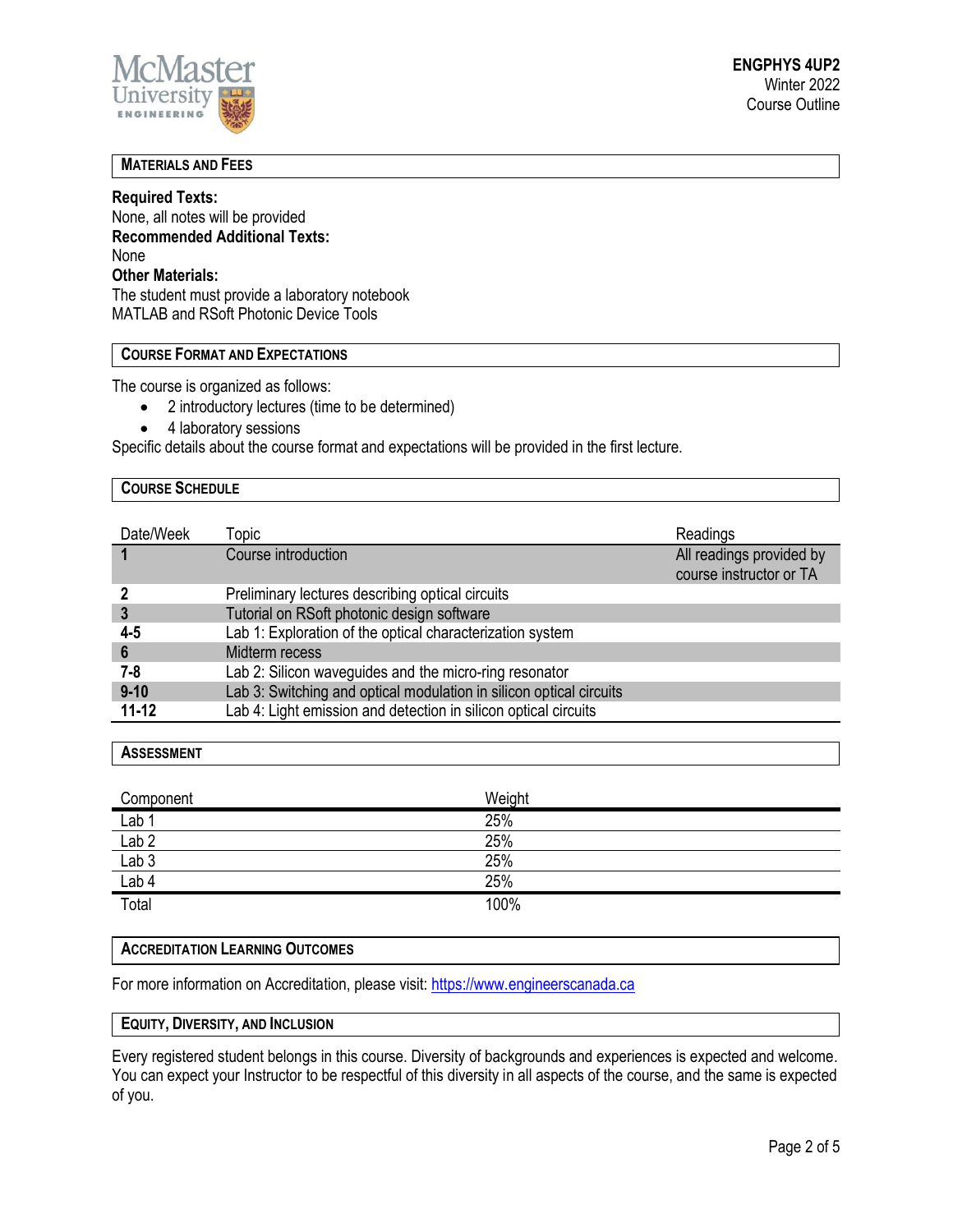

The Department of Engineering Physics is committed to creating an environment in which students of all genders, cultures, ethnicities, races, sexual orientations, abilities, and socioeconomic backgrounds have equal access to education and are welcomed and treated fairly. If you have any concerns regarding inclusion in our Department, in particular if you or one of your peers is experiencing harassment or discrimination, you are encouraged to contact the Chair, Associate Undergraduate Chair, Academic Advisor or to contact the Equity and [Inclusion](https://equity.mcmaster.ca/) Office.

# **PHYSICAL AND MENTAL HEALTH**

For a list of McMaster University's resources, please refer to the [Student Wellness Centre.](https://wellness.mcmaster.ca/)

# **ACADEMIC INTEGRITY**

You are expected to exhibit honesty and use ethical behaviour in all aspects of the learning process. Academic credentials you earn are rooted in principles of honesty and academic integrity. **It is your responsibility to understand what constitutes academic dishonesty.**

Academic dishonesty is to knowingly act or fail to act in a way that results or could result in unearned academic credit or advantage. This behaviour can result in serious consequences, e.g. the grade of zero on an assignment, loss of credit with a notation on the transcript (notation reads: "Grade of F assigned for academic dishonesty"), and/or suspension or expulsion from the university. For information on the various types of academic dishonesty please refer to the *[Academic Integrity Policy](https://secretariat.mcmaster.ca/app/uploads/Academic-Integrity-Policy-1-1.pdf)*[,](https://secretariat.mcmaster.ca/app/uploads/Academic-Integrity-Policy-1-1.pdf) located at https://secretariat.mcmaster.ca/university-policies-proceduresguidelines/

The following illustrates only three forms of academic dishonesty:

- 1. plagiarism, e.g. the submission of work that is not one's own or for which other credit has been obtained.
- 2. improper collaboration in group work.
- 3. copying or using unauthorized aids in tests and examinations.

#### **COURSES WITH AN ON-LINE ELEMENT**

McMaster is committed to an inclusive and respectful community. These principles and expectations extend to online activities including electronic chat groups, video calls and other learning platforms.

*Some courses may* use on-line elements (e.g. e-mail, Avenue to Learn (A2L), LearnLink, web pages, capa, Moodle, ThinkingCap, etc.). Students should be aware that, when they access the electronic components of a course using these elements, private information such as first and last names, user names for the McMaster e-mail accounts, and program affiliation may become apparent to all other students in the same course. The available information is dependent on the technology used. Continuation in a course that uses on-line elements will be deemed consent to this disclosure. If you have any questions or concerns about such disclosure, please discuss this with the course instructor.

#### **CONDUCT EXPECTATIONS**

As a McMaster student, you have the right to experience, and the responsibility to demonstrate, respectful and dignified interactions within all of our living, learning and working communities. These expectations are described in the *Code of Student Rights & [Responsibilities](https://secretariat.mcmaster.ca/app/uploads/Code-of-Student-Rights-and-Responsibilities.pdf)* (the "Code"). All students share the responsibility of maintaining a positive environment for the academic and personal growth of all McMaster community members, **whether in person or online**.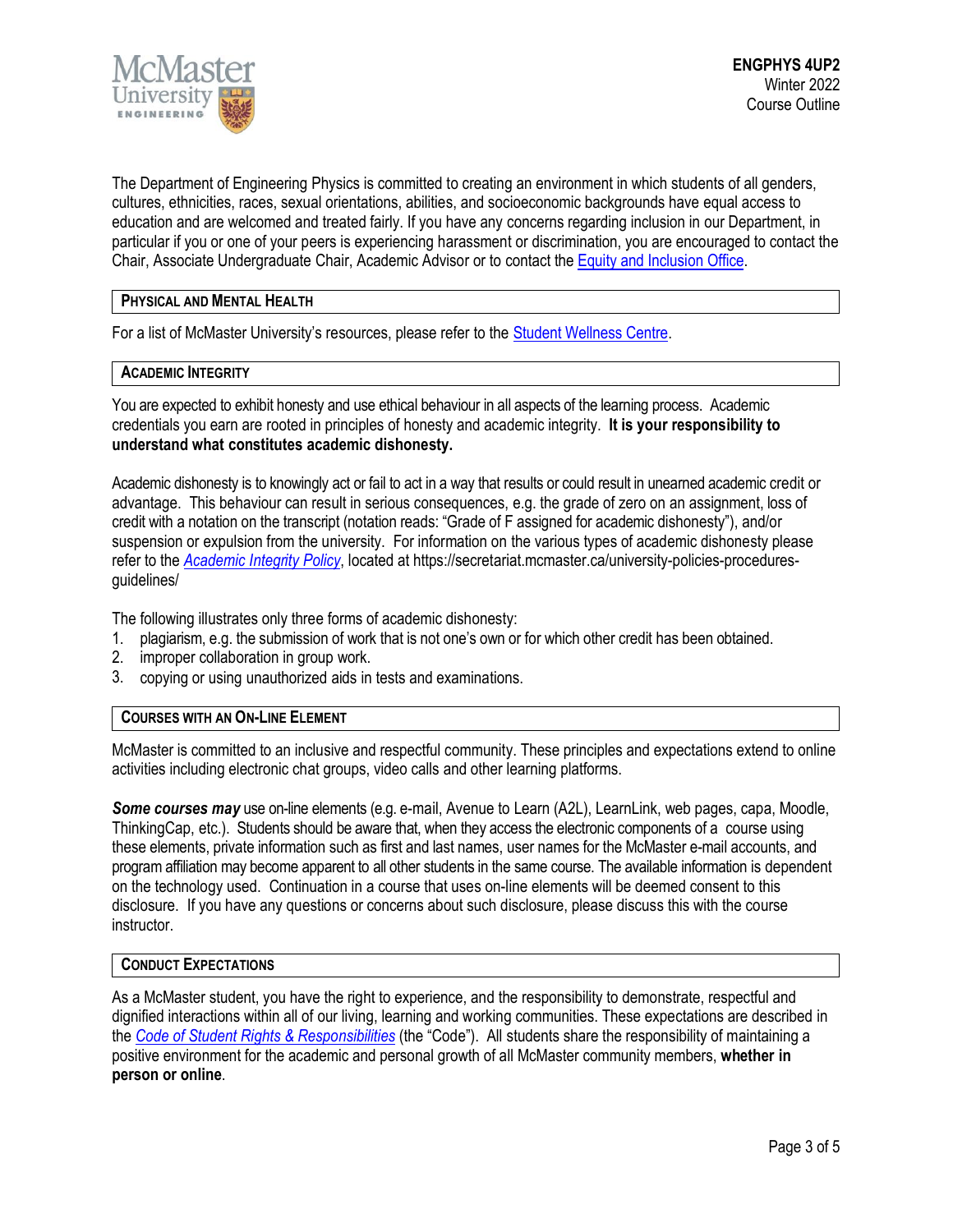

It is essential that students be mindful of their interactions online, as the Code remains in effect in virtual learning environments. The Code applies to any interactions that adversely affect, disrupt, or interfere with reasonable participation in University activities. Student disruptions or behaviours that interfere with university functions on online platforms (e.g. use of Avenue 2 Learn, WebEx or Zoom for delivery), will be taken very seriously and will be investigated. Outcomes may include restriction or removal of the involved students' access to these platforms.

# **ACADEMIC ACCOMMODATION OF STUDENTS WITH DISABILITIES**

Students with disabilities who require academic accommodation must contact Student [Accessibility Services](https://sas.mcmaster.ca/) (SAS) at 905-525-9140 ext. 28652 or [sas@mcmaster.ca](mailto:sas@mcmaster.ca) to make arrangements with a Program Coordinator. For further information, consult McMaster University's *[Academic Accommodation](https://secretariat.mcmaster.ca/app/uploads/Academic-Accommodations-Policy.pdf) of Students with Disabilities* policy.

# **COURSE POLICY ON MISSED WORK, EXTENSIONS, AND LATE PENALTIES**

- 1. It is the students' responsibility to regularly check the course webpage (Avenue to Learn) for updates and announcements.
- 2. Course policies on missed work, extensions, and late penalties will be presented in the lecture and laboratory sessions and posted on Avenue to Learn for reference.

# **SUBMISSION OF REQUEST FOR RELIEF FOR MISSED ACADEMIC WORK**

In the event of an absence for medical or other reasons, students should review and follow the Academic Regulation in the Undergraduate Calendar "Requests for Relief for Missed Academic Term Work".

- 1. **Relief for missed academic work worth less than 25% of the final grade resulting from medical or personal situations lasting up to three calendar days:**
	- Use th[e McMaster Student Absence Form](http://mcmaster.ca/msaf/) (MSAF) on-line self-reporting tool. No further documentation is required.
	- Students may submit requests for relief using the MSAF once per term.
	- An automated email will be sent to the course instructor, who will determine the appropriate relief. Students must immediately follow up with their instructors. Failure to do so may negate the opportunity for relief.
	- The MSAF cannot be used to meet a religious obligation or to celebrate an important religious holiday.
	- The MSAF cannot be used for academic work that has already been completed attempted.
	- An MSAF applies only to work that is due within the period for which the MSAF applies, i.e. the 3-day period that is specified in the MSAF; however, all work due in that period can be covered by one MSAF.
	- The MSAF cannot be used to apply for relief for any final examination or its equivalent. See *Petitions for Special Consideration* above.
- 2. **For medical or personal situations lasting more than three calendar days, and/or for missed academic work worth 25% or more of the final grade, and/or for any request for relief in a term where the MSAF has been used previously in that term:**
	- Students must report to their Faculty Office to discuss their situation and will be required to provide appropriate **supporting documentation**.
	- If warranted, the Faculty Office will approve the absence, and the instructor will determine appropriate relief.